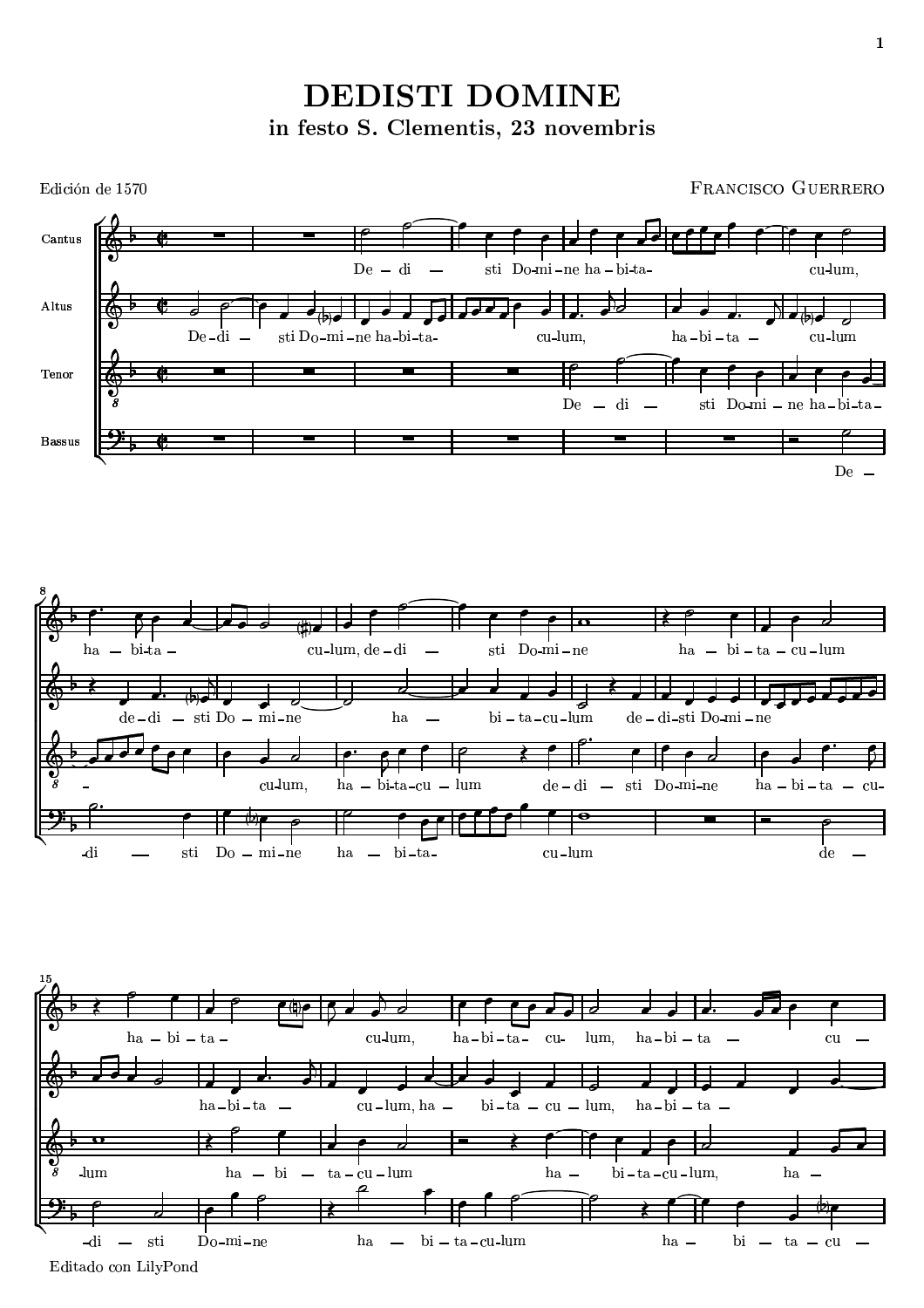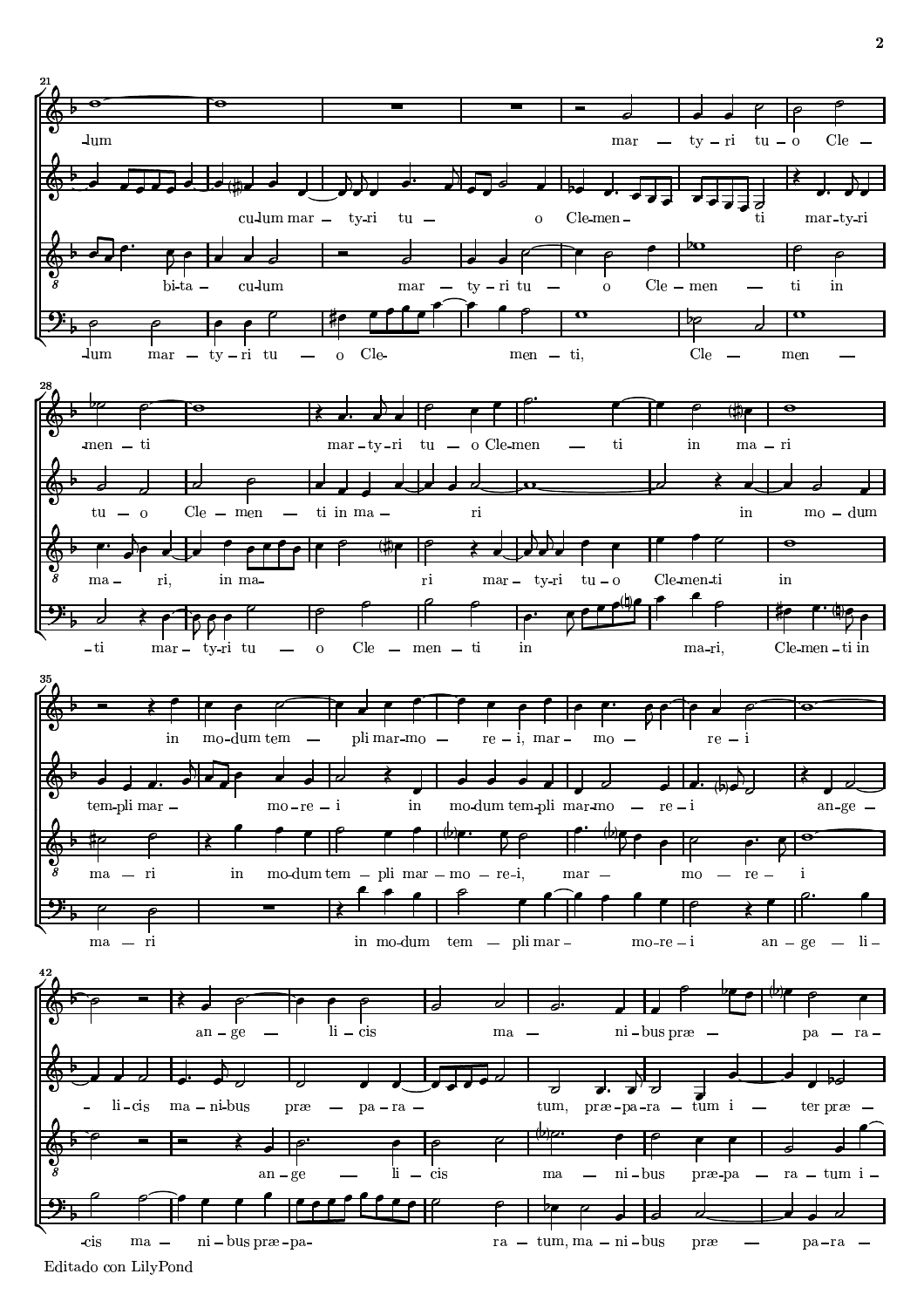

ra a contra a contra de la contra de la contra de la contra de la contra de la contra de la contra de la contra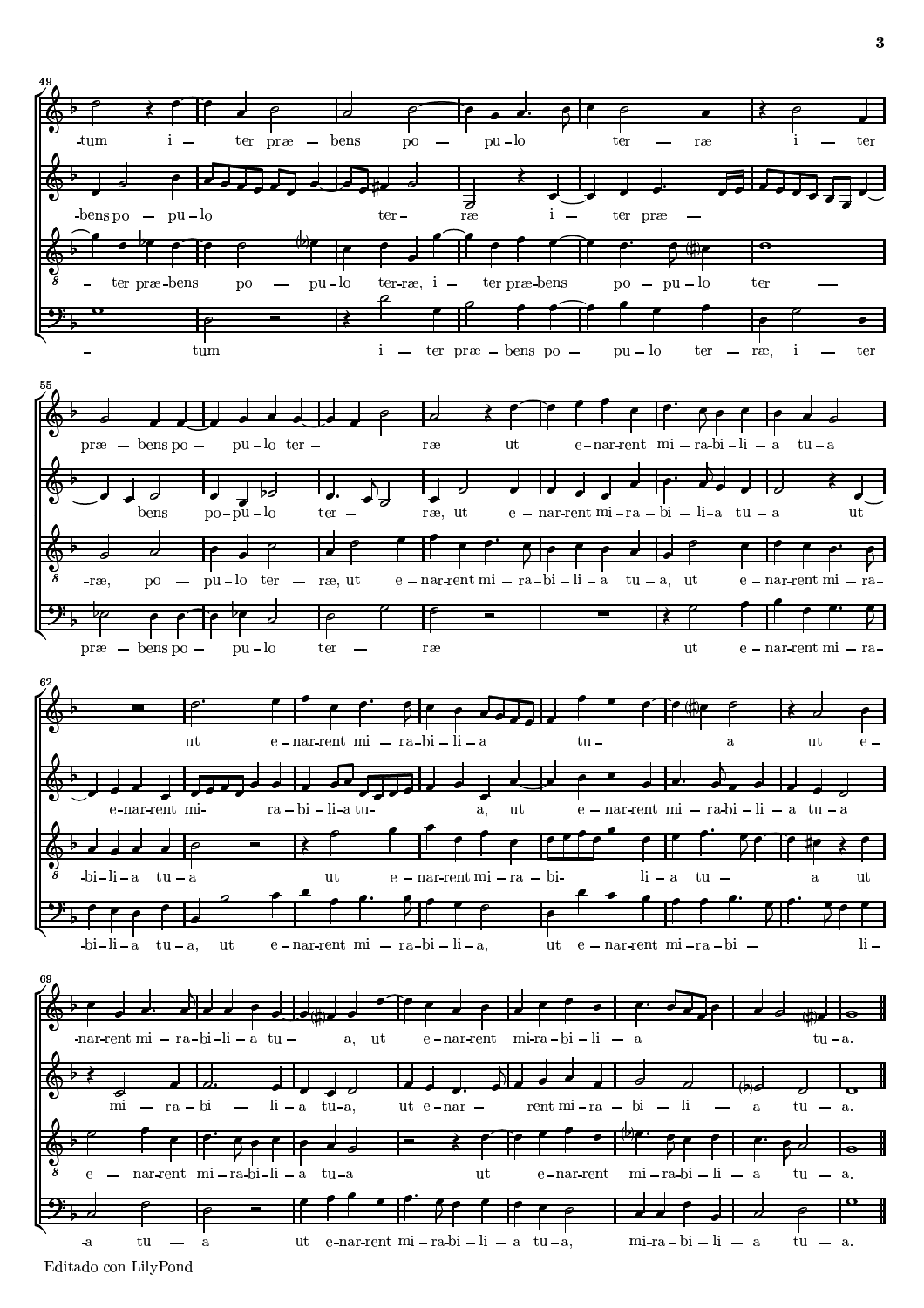

Editado con LilyPond